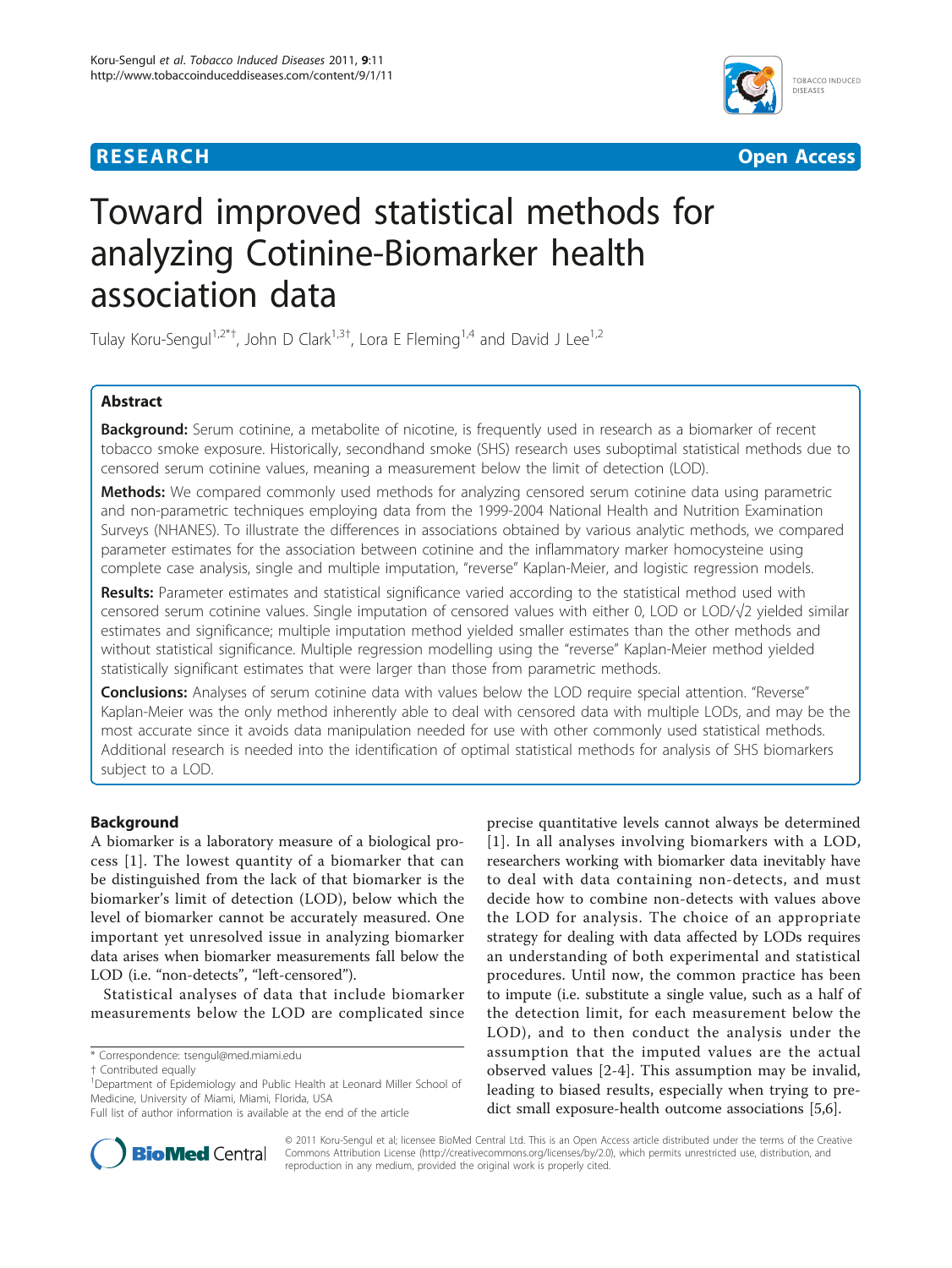Analytic issues with secondhand smoke (SHS) exposure biomarkers (e.g. cotinine, 4-(methylnitrosamino)- 1-(3-pyridyl)-1-butanol (NNAL) [NNAL]) arise due to a large percentage of measurements below the LOD. Serum cotinine, a metabolite of nicotine, is widely used in research as an objective measure of recent tobacco smoke exposure. The use of traditional statistical methods to analyze serum cotinine measurements often introduces bias into the study results due to measurements falling below the LOD, potentially affecting the accuracy of analytic results and validity of study conclusions [[1-4\]](#page-4-0). Furthermore, this bias may be greatest in studies investigating the health effects of tobacco smoke exposures at very low exposure levels, a situation where the subjects' cotinine levels are more likely to be undetectable. Therefore, the impact of low-level SHS exposure on human disease may be underestimated using traditional statistical methods for handling biomarkers below the LOD [[1](#page-4-0),[2](#page-4-0)].

The purpose of our research was to demonstrate and compare the performances of commonly used statistical methods as a case study for analyzing associations between serum cotinine measurements with non-detects and levels of the inflammatory marker homocysteine using data from the 1999-2004 National Health and Nutrition Examination Surveys (NHANES) [\[7](#page-4-0)].

# Methods

This project's data consisted of adults 18 and older participating in the 1999-2004 NHANES, a cross-sectional study designed to assess the health and nutritional status of adults and children annually in the United States  $(n = 31,126)$ . The continuous NHANES survey combines interviews and physical examinations; the resulting data can be pooled across multiple years. Anonymous survey data and related documents were obtained from the NHANES website [http://www.cdc.gov/nchs/nhanes.](http://www.cdc.gov/nchs/nhanes.htm) [htm](http://www.cdc.gov/nchs/nhanes.htm).

Subjects included in this analysis were non-smoking adults age 20 years and older as defined by a serum cotinine level less than or equal to 3.08 ng/mL or by self report of not smoking within the past 5 days. This particular cotinine threshold for adults has reportedly a sensitivity of 96.3% and a specificity of 97.4% for differentiating smokers from non-smokers [\[8](#page-4-0)]. The subjects included in this analysis had detectable or undetectable serum cotinine levels and complete information on additional variables of interest (i.e. homocysteine, age, gender, race/ethnicity, and SHS exposure) in order to focus on the issue of properly handling left-censored serum cotinine data (n = 9,488).

In the NHANES surveys, serum cotinine was assessed using an isotope dilution high performance liquid chromatography atmospheric pressure chemical ionization

tandem mass spectrometric method [\[9](#page-5-0)]. The laboratory test detection limit for serum cotinine in NHANES was 0.05 ng/mL for 1999-2000 and part of 2001-2002. Improvements in the laboratory testing methods reduced the LOD to 0.015 ng/mL; this lower detection limit was used for the 2001-2002 and the 2003-2004 NHANES. For the 1999-2000 cycle, 37.7% of values were below the LOD (0.05 ng/mL), while 22.6% were below the LOD for the 2001-2002 cycle (either 0.015 ng/mL or 0.05 ng/mL) and 16.9% were below the LOD for the 2003-2004 cycle (0.015 ng/mL). Plasma homocysteine was analyzed using an automated fluorescence polarization immunoassay [[9\]](#page-5-0).

We compared commonly used statistical methods (Table [1\)](#page-2-0) as a case study for analyzing serum cotinine with measurement values below the LOD using parametric and non-parametric techniques: complete case analysis, single and multiple imputation methods, "reverse" Kaplan-Meier method, and logistic regression models [\[2](#page-4-0)].

# Methods of Handling Left-Censored Data

Complete-case analysis is a method of analysis that incorporates only subjects with serum cotinine values above the LOD. This is a widely used method due to its simplicity, but is highly inefficient since it reduces sample size and produces bias and loss of precision in the estimation [[10](#page-5-0)].

Imputation is the practice of replacing undetectable serum cotinine with "plausible" values [\[11](#page-5-0)]. After imputation, data can be analyzed as if imputed values were actual observed values. In single imputation, each nondetect value is replaced with an estimate, but this does not account for the sampling variability produced by imputed values. Single imputation generally results in the underestimation of variance, which directly affects confidence intervals and statistical tests. In our analysis, we performed single imputation analyses substituting one of three different commonly used substitution values for non-detect cotinine measurements: 0, LOD, and  $LOD/\sqrt{2}$ . Depending on the LOD of the cotinine measurement method, single imputation values changed when the LOD changed across survey cycles (i.e. 0.05 ng/ mL for 1999-2000 and part of 2001-2002; 0.015 ng/mL for part of 2001-2002 and 2003-2004).

Multiple imputation is a simulation-based approach which can provide a good solution to missing data problems; and it has been used extensively with complex national surveys [[12](#page-5-0)-[16](#page-5-0)]. The basic idea of multiple imputation is to replace each non-detect with a vector of more than two plausible values from the predictive data distribution [[13-15\]](#page-5-0). In general, multiple imputation results in unbiased estimates, uses all available data, preserves both sample size and statistical power, and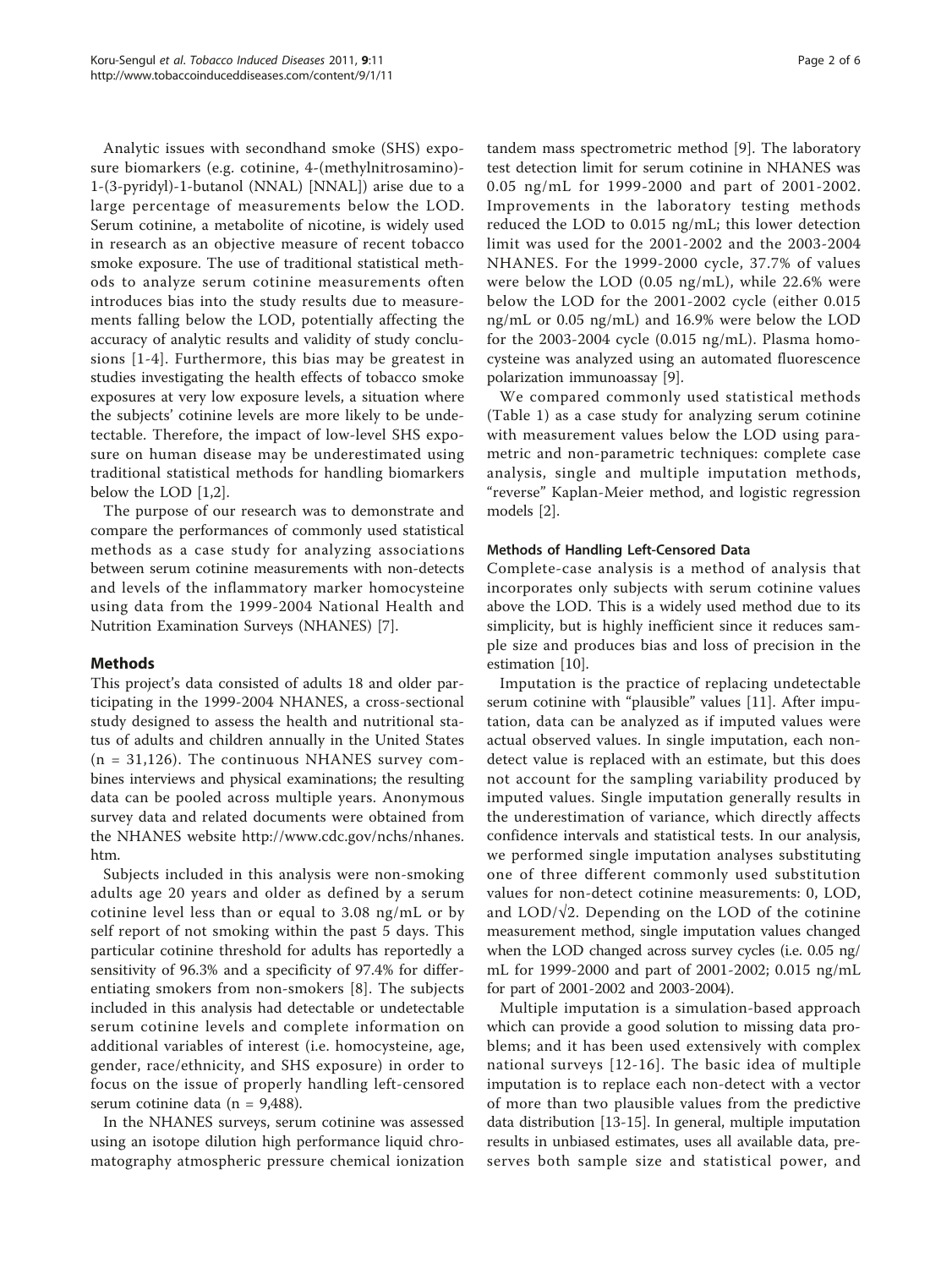| Method                 | n used<br>$(% \mathcal{L}_{0}^{\ast} \mathcal{L}_{1})$ (% total) | n below LOD | Transforms censored data<br>to categorical data | Replaces censored values<br>with imputed value | Inherently able to deal<br>with multiple LOD? |
|------------------------|------------------------------------------------------------------|-------------|-------------------------------------------------|------------------------------------------------|-----------------------------------------------|
| Complete Case          | 5,865 (62)                                                       |             | $No*$                                           | $No*$                                          | No*                                           |
| Single Imputation      | 9,488 (100)                                                      | 3,623       | No                                              | Yes                                            | No.                                           |
| Multiple Imputation    | 9,488 (100)                                                      | 3,623       | No                                              | Yes                                            | Yes                                           |
| Logistic regression    | 9,488 (100)                                                      | 3,623       | Yes                                             | Nο                                             | Yes                                           |
| "Reverse" Kaplan-Meier | 9,488 (100)                                                      | 3.623       | No                                              | Nο                                             | Yes                                           |

<span id="page-2-0"></span>Table 1 Characteristics and Comparisons of the Statistical Methods Used for Analysis of Biomarker Data with Limits of **Detection** 

LOD: limit of detection

\*Excludes censored data

reflects the sampling variability. After imputation, any statistical software designed for analyzing complete data can be used.

In our multiple imputation method, we considered non-detect cotinine measurements as missing values based on an imputation model derived from multivariate normal distribution used to construct the predictive distribution for non-detected serum cotinine that included: homocysteine, serum cotinine, age, gender (female/male), race/ethnicity (Non-Hispanic White/Other), and selfreported SHS exposure (yes/no). The number of imputations was set to 10 (i.e. 10 complete datasets including both the detected and imputed non-detected serum cotinine measurements in addition to other variables of interest such as homocysteine, age, gender, race/ethnicity, and self-reported SHS exposure). Ten completed datasets are usually sufficient for multiple imputation [[14](#page-5-0)].

Two different multiple imputation models were used for creating the imputed serum cotinine with LOD. They were both based on a multivariate normal distribution which takes into account the correlation between the variables included in the imputation model. The first model included only homocysteine and serum cotinine; the second imputation model not only included homocysteine and serum cotinine, but also included age, gender, race/ethnicity, and self-reported SHS exposure to take into account the strength of the relationship among all other variables. The imputation model predicted distribution for non-detected serum cotinine from the subjects' homocysteine, age, gender (female/ male), race/ethnicity (Non-Hispanic White/Other), and self-reported SHS exposure (yes/no).

The "reverse" Kaplan-Meier method is a non-parametric method that does not require a probabilistic distribution to estimate the survival function from time-to-event type of biological data [[17](#page-5-0)]. It is frequently used with right-censored survival data. For left-censored data, an equivalent estimator can be obtained by Turnbull estimator, which is equivalent to the "reverse" Kaplan-Meier estimator. We performed the "reverse" Kaplan-Meier method by considering left-censored serum cotinine as a "time-to-event" outcome.

Logistic regression is a modelling technique for dichotomous outcomes [\[18](#page-5-0)]. We fitted a logistic regression model using dichotomized serum cotinine (below vs. above LOD) as the outcome variable, and the continuous homocysteine values as a predictor variable.

In all of the methods, the univariate regression models for serum cotinine included only continuous homocysteine values as a predictor. The multiple regression models not only included continuous homocysteine values, but also age, gender (female/male), race/ethnicity (Non-Hispanic White/Other), and self-reported SHS exposure (yes/no).

#### Statistical analysis

To illustrate the differences in the estimates obtained among different analytical methods for handling LOD, study variables were regressed on the inflammatory marker homocysteine. The NHANES survey weights were not incorporated in any of these analyses to show the differences between the methods as a case study under a random sampling schema. In this case study, the primary objective was to compare the parameter estimates from univariate and multiple regression models that quantify the relationship between inflammatory marker homocysteine and serum cotinine subject to LOD. The univariate regression models for inflammatory marker homocysteine included only serum cotinine as a predictor variable; the multiple regression models included additional variables (as described above). The regression coefficient estimate of serum cotinine, its standard error, and the ratio of the regression coefficient to its standard error as well as the statistical significance were reported and compared among all the methods. All of the analyses were implemented using SAS version 9.2 for Windows statistical software (SAS Institute Inc., Cary, NC, USA). Statistical significance was attained with p-value < 0.05.

#### Results

Table 1 summarizes and compares the characteristics of the different methods considered for analyses of leftcensored serum cotinine data. Except for the complete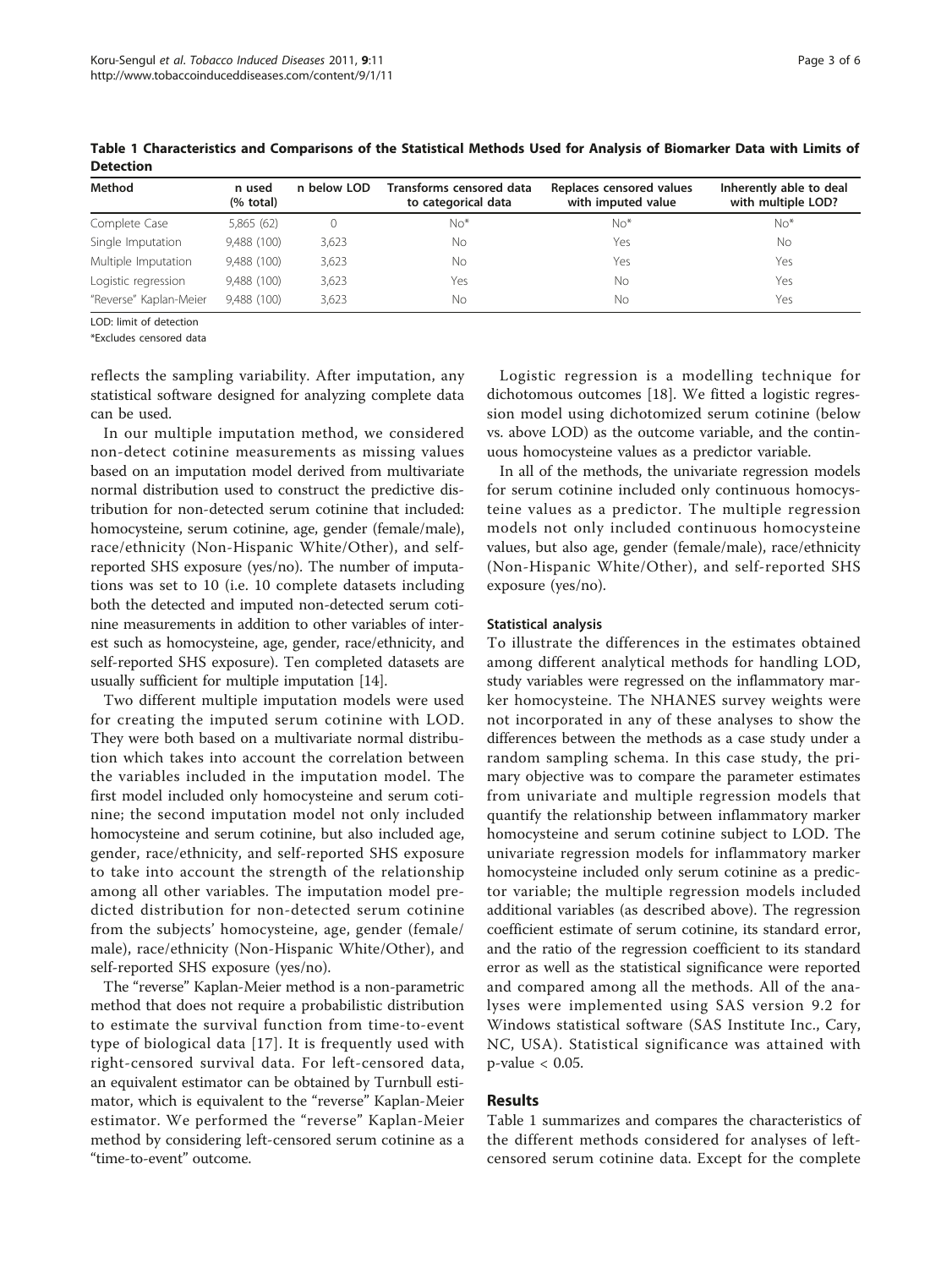case analysis method, all the methods preserved the sample size. The methods differed on how censored values were treated in the analyses. The complete case analysis method was not suitable since it simply excluded all of the censored cotinine values from the analysis. Logistic regression models were also not suitable methods since it collapsed cotinine values into a dichotomous categorical variable (detectable vs. undetectable).

Methods that replaced censored measurements with imputed values were the single and multiple imputation methods. This happens for both single and multiple imputation when either: 1) a non-detect is substituted with an imputed value; or 2) when more than one LOD exists and all values below the highest LOD are treated as non-detects. The methods inherently able to deal with multiple LOD were the multiple imputation, "reverse" Kaplan-Meier method, and logistic regression. Based on the three criteria listed in table [1](#page-2-0), the "reverse" Kaplan-Meier method was the most efficient method because it did not require transformation of data to a categorical variable, did not replace censored data with an imputed value, and was able to handle data with multiple LODs.

Parameter estimates and statistical significance for serum cotinine varied according to different methods (Table 2). All the methods found positive associations between serum cotinine and homocysteine in both univariate and multiple regression models. In all methods of analyses, univariate regression estimates (range: 0.001 – 0.524) were smaller than multiple regression estimates (range: 0.020 – 1.093). The multiple imputation method reported the smallest estimates in both the univariate and multiple regression models, while the logistic regression models resulted in the largest regression estimates. The only method that did not reveal statistically significant associations between serum cotinine measurements and levels of homocysteine was multiple imputation.

## **Discussion**

The results of this analysis suggest that different statistical methods for handling LODs can result in variable parameter estimates with resulting p-values both above and below the level of 5% when investigating the associations between serum cotinine and the inflammatory marker homocysteine. While all methods revealed positive associations between serum cotinine and homocysteine, the multiple imputation method did not yield significant parameter estimates. The complete case analysis, single imputation, "reverse" Kaplan-Meier, and logistic regression demonstrated statistically significant positive associations between cotinine and homocysteine levels.

Significant variation between methods was seen in the size of the estimates using both univariate and multiple regression models; a 524 and 55 fold difference was seen in the size of estimates between the multiple imputation and logistic regression using univariate and multiple regression models, respectively. The smallest ratio (estimate/SE) was observed with multiple imputation, while the largest in the logistic regression model. Single imputation using different values for substitution also resulted in slight variation in the size of both univariate and multiple regression models; regression estimates increased from 0.053 to 0.055 and from 0.079 to 0.083

| nivensus ivi hiidijanig avit vensulva sivinantei sata |                    |                          |             |          |               |             |          |  |  |  |
|-------------------------------------------------------|--------------------|--------------------------|-------------|----------|---------------|-------------|----------|--|--|--|
| Total $n = 9,488$                                     |                    | <b>Regression Models</b> |             |          |               |             |          |  |  |  |
|                                                       | #subjects included | Univariate*              |             |          | Multiple*     |             |          |  |  |  |
| <b>Method</b>                                         |                    | Estimate (SE)            | Estimate/SE | p-value  | Estimate (SE) | Estimate/SE | p-value  |  |  |  |
| Complete Case                                         | 5,865              | 0.027(0.011)             | 2.455       | 0.0137   | 0.053(0.009)  | 5.889       | < 0.0001 |  |  |  |
| Single Imputation with                                |                    |                          |             |          |               |             |          |  |  |  |
| 0                                                     | 9,488              | 0.055(0.011)             | 5.000       | < 0.0001 | 0.083(0.008)  | 10.375      | < 0.0001 |  |  |  |
| <b>LOD</b>                                            | 9,488              | 0.053(0.011)             | 4.818       | < 0.0001 | 0.079(0.009)  | 8.778       | < 0.0001 |  |  |  |
| LOD/sqrt(2)                                           | 9,488              | 0.054(0.011)             | 4.909       | < 0.0001 | 0.081(0.009)  | 9.000       | < 0.0001 |  |  |  |
| Multiple Imputation                                   | 9,488              | 0.001(0.025)             | 0.040       | 0.9787   | 0.020(0.026)  | 0.769       | 0.4367   |  |  |  |
| Logistic Regression***                                | 9,488              | 0.524(0.055)             | 9.527       | < 0.0001 | 1.093 (0.076) | 14.382      | < 0.0001 |  |  |  |
| "Reverse" Kaplan-Meier ***                            | 9,488              | 0.012(0.015)             | 0.800       | < 0.0001 | 0.222(0.017)  | 13.059      | < 0.0001 |  |  |  |

Table 2 Association between Homocysteine and Serum Cotinine in Non-Smokers: Results by Different Analytical Methods for Analyzing Left-Censored Biomarker Data

LOD: limit of detection; sqrt: squared root

Estimate (SE): regression coefficient and its standard error between Serum Cotinine and Homocysteine

\*Univariate regression models for inflammatory marker Homocysteine include serum cotinine only as a covariate; Type-I error rate = 5%.

\*\*Multiple regression models for inflammatory marker Homocysteine include serum cotinine, age in years, gender (female/male), race/ethnicity (non-Hispanic White/Others), and second hand smoking status (yes/no) as covariates; Type-I error rate = 5%.

\*\*\* Outcome of these methods is left-censored serum cotinine.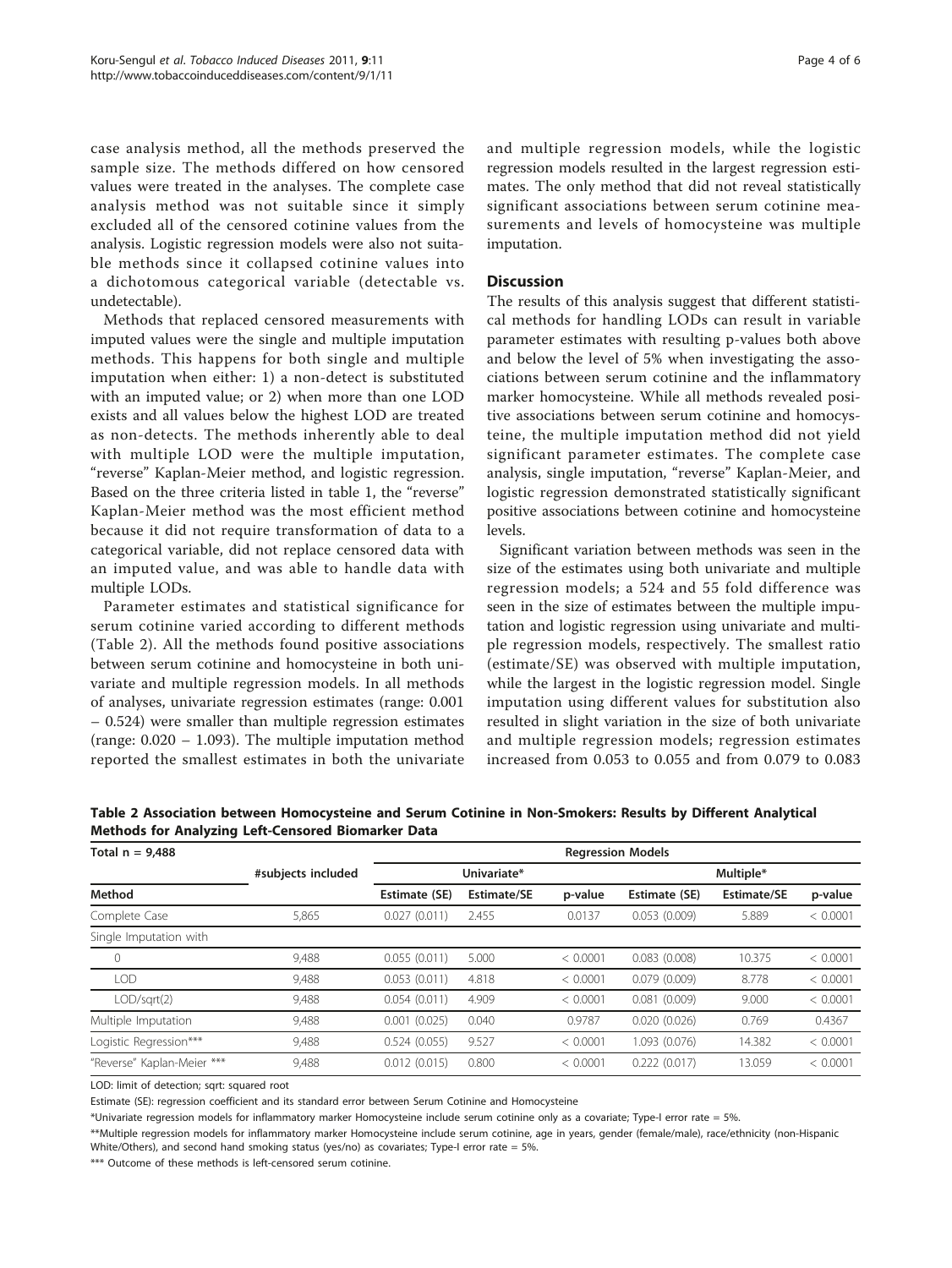<span id="page-4-0"></span>for univariate and multiple regression models, respectively, as the imputation value was changed from the LOD to 0.

Since the true regression coefficient parameter is not known, we do not know for sure which result is the most accurate. Multiple imputation, although believed to be appropriate for complex sample survey data and endorsed in the past for use with NHANES data, is subject to many of the same limitations as complete case and single imputation analysis due to the replacement of censored values with values that were not measured directly [[19](#page-5-0)]. While the creation of binary (below vs. above LOD) or ordinal (below LOD, above LOD as low, medium, high) categorical data from censored data does not violate any assumptions of logistic regression, such statistical methods have much less power compared to "reverse" Kaplan-Meier due to aggregating biomarker measurements into subgroups. Additionally, the grouping and subsequent loss of statistical power with the creation of categorical/ordinal cotinine variables may not be able to detect small associations, such as with the health effects of very low levels of SHS exposure. The "reverse" Kaplan-Meier method, however, appears to be both the most efficient and the most accurate method for this analysis since it is inherently able to handle censored data with multiple LODs, and it avoids the need for data manipulation (needed with imputation methods or logistic regression).

# Conclusions

Researchers who use tobacco smoke exposure biomarkers, such as serum cotinine, should be aware that commonly used analytic techniques for handling leftcensored data may bias study results by using suboptimal statistical methods, especially in studies investigating the health effects of SHS exposure due to typically small effect sizes. Analysis of left-censored data requires special attention, as different methods may yield different results as shown in our case study. Many commonly used statistical methods do not properly handle left-censored serum cotinine data because these methods either exclude subjects with undetectable cotinine levels or impute values that are treated as actual observed values. Our analysis suggests "reverse" Kaplan-Meier is the preferred method of analysis of serum cotinine with censored data and with multiple LODs until more in depth research on optimal methods of analysis for left-censored data finds its place in the scientific literature.

Statistical simulation studies are needed to compare the results and to generalize the conclusions to other surveys, as well as to other left-censored biomarker data. In statistical simulation studies, one can compare the estimates obtained from different methods with the true estimates to understand bias and error introduced by varying the different scenarios (such as the percentage of LOD, the magnitude of the correlation between the left-censored biomarker, and the other variables of interest).

Considering the frequent use of SHS biomarkers in public health research and their impact on public health policy, research is needed into the most appropriate statistical methods for use with SHS biomarkers, and welldefined guidelines need to be developed for analyzing SHS biomarkers data.

#### Acknowledgements

This work was supported by the Flight Attendant Medical Research Institute (FAMRI) Clinical Innovator Awards to Dr. Koru-Sengul and Dr. Lee, the National Institute of Environmental Health Sciences (NIH F30 ES015969), the National Institute for Occupational Safety and Health grants (R01 OH003915), and the European Union Convergence funding (ECEHH, PCMD, University of Exeter). The content is solely the responsibility of the authors and does not necessarily represent the official views of any of the Institutes.

#### Author details

<sup>1</sup>Department of Epidemiology and Public Health at Leonard Miller School of Medicine, University of Miami, Miami, Florida, USA. <sup>2</sup>Sylvester Comprehensive Cancer Center at Leonard Miller School of Medicine, University of Miami, Miami, Florida, USA.<sup>3</sup> Department of Internal Medicine, Kaiser Permanente, Los Angeles, California, USA. <sup>4</sup>European Centre of Environment and Human Health (ECEHH), Peninsula College of Medicine and Dentistry, Truro, Cornwall, UK.

#### Authors' contributions

TKS and JDC contributed equally to the manuscript. TKS managed the data, performed all statistical analysis and wrote the manuscript. JDC managed the data and wrote the manuscript. LEF and DJL assisted in the writing of the manuscript. All authors read and approved the final manuscript version.

#### Competing interests

The authors declare that they have no competing interests.

Received: 18 March 2011 Accepted: 3 October 2011 Published: 3 October 2011

#### References

- 1. Schisterman EF, Little RJ: [Opening the black box of biomarker](http://www.ncbi.nlm.nih.gov/pubmed/20539119?dopt=Abstract) [measurement error.](http://www.ncbi.nlm.nih.gov/pubmed/20539119?dopt=Abstract) Epidemiology 2010, 21(Suppl 4):S1-S3.
- 2. Helsel D: Nondetects and Data Analysis: Statistics for Censored Environmental Data. John Wiley & Sons; 2005.
- 3. Helsel DR: Fabricating data: How substituting values for nondetects can ruin results, and what can be done about it. Chemosphere 2006, , 65: 2434-2439.
- 4. Krishnamoorthy K, Mallick A, Mathew T: Model based imputation approach for data analysis in the presence of nondetectable values: Normal and Related Distributions. Annals of Occupational Hygiene 2009, 59: 249-261.
- 5. Armstrong BG: Effect of measurement error on epidemiological studies of environmental and occupational exposures. Occupational and Environmental Medicine 1998, , 55: 651-656.
- 6. Rothman KJ: [Methodologic frontiers in environmental epidemiology.](http://www.ncbi.nlm.nih.gov/pubmed/8206029?dopt=Abstract) Environmental Health Perspectives 1993, 101(Suppl 4):19-21
- 7. Clark JD, Wilkinson JD, LeBlanc WG, Dietz NA, Arheart KL, Fleming LE, Lee DJ: Inflammatory markers and secondhand tobacco smoke exposure among U.S. workers. American Journal of Industrial Medicine 2008, , 51: 626-632.
- 8. Benowitz NL, Bernert JT, Caraballo RS, Holiday DB, Wang J: Optimal serum cotinine levels for distinguishing cigarette smokers and nonsmokers within different racial/ethnic groups in the United States between 1999 and 2004. American Journal of Epidemiology 2009, , 169: 236-248.